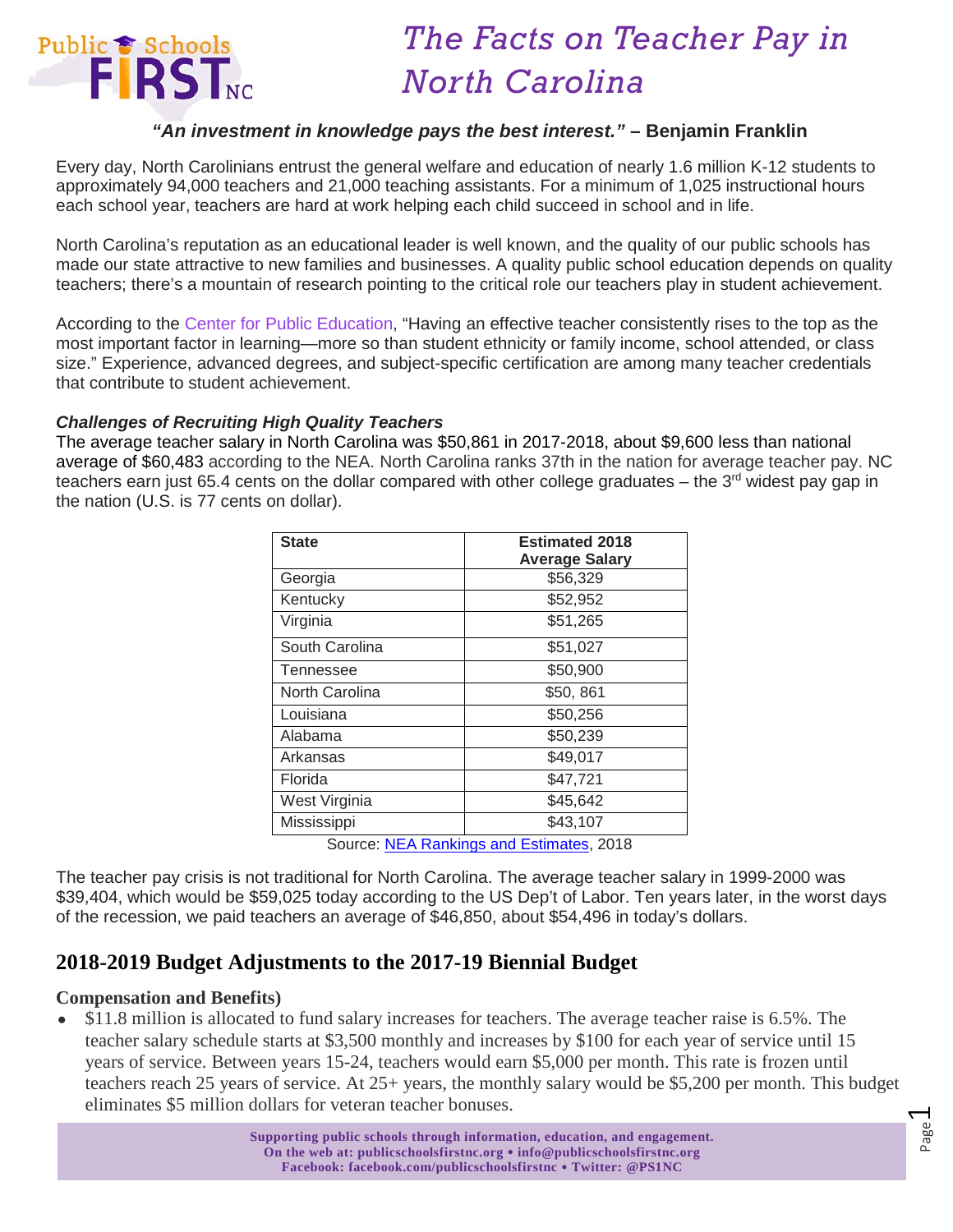

# *The Facts on Teacher Pay in North Carolina*

• \$12 million is allocated for a principal pay increase and tied to test performance. The base salary schedule for principals is determined by the average daily membership (ADM) and whether or not their school failed to meet, met, or exceeded growth.

## *Effects of 2017-2019 Budget on Education*

- The biennial budget passed during the 2017 legislative session provided average raises of 3.3% in the first year, and 9.6% (over 2016-17) in the second, though there appears to be inadequate funding included to actually reach those goals. But the raises include almost every step, and there will be bonuses of \$385 for teachers with 25+ years in 2017-18 and 2018-19.
- About 15,720 teacher assistant positions are funded, a decrease of about 7,000 compared to 2008; the budget failed to restore teaching assistant numbers to pre-recession levels. The budget continues to offer no salary benefits for teachers who have earned or will earn an advanced degree after 2013.
- New bonuses of \$2,150 for grade 4-8 math teachers and grade 4-5 reading teachers will go to the top 25% statewide and within LEAs in 2017-18 only.
- Teacher assistant tuition assistance program in several counties is expanded.
- In 2008-09, North Carolina spent \$65.98 per student on classroom materials when adjusted for inflation. Under the 2017-18 budget, per-pupil funding for classroom materials is only \$30.55, **less than half** of the pre-recession level. Teachers are still spending their own money for supplies and instructional materials.

## *Recent Legislation*

On February 8, Republican legislative leaders introduced [HB90,](https://www.ncga.state.nc.us/Sessions/2017/Bills/House/PDF/H90v3.pdf) allowing a phase-in plan for smaller class sizes in grades K-3 until 2021-22 instead of the rigid mandate for the 2018-19 school year. In addition, legislators included in the bill a new allotment for enhancement teachers that grows to about \$246 million by FY 2021-22. This funding is calculated on one enhancement teacher for every 191 students in grades K-5. School districts welcomed this additional funding while noting that many districts currently have a lower ratio with more teachers than this allotment pays for currently employed**, meaning the legislature again fails to fully fund these teachers.**

### *Teacher Pipeline*

North Carolina continues to experience a shortage of teachers and of potential teachers. Middle schools STEM and special education positions are the most difficult to fill, but many districts face annual shortages across our state. The decline in pay – adjusted for inflation; even this year's raises represent lower pay than before the recession – and less generous benefits for graduate degree and longevity continue to demonstrate our legislative leaders' lack of commitment to making teaching a valued, viable profession for families in NC.

- The legislature created a new, less generous form of the Teaching Fellows program that they terminated in 2011. The new plan favors STEM/special education teachers and offers incentives for teaching in lowwealth schools, which is certainly commendable and helpful to deserving students and districts. However, the earlier program created 500 teachers per year (as would the governor's proposal) at 17 institutions across the state, while the program that passed will offer only 160 scholarships annually at the five "most effective" teacher preparation programs, a very narrow selection for a state with so many excellent higher learning choices.
- 25% decline in enrollment in teaching programs in UNC system from 2010-2018
- NC Teachers earn just 65.4 cents on the dollar compared to other college graduates, the third widest pay gap in the nation (U.S. average is 77 cents on the dollar)
- NC has the most National Board Certified teachers of any state
- NC teacher salaries 37<sup>th</sup> in U.S., 6<sup>th</sup> out of 12 southern states